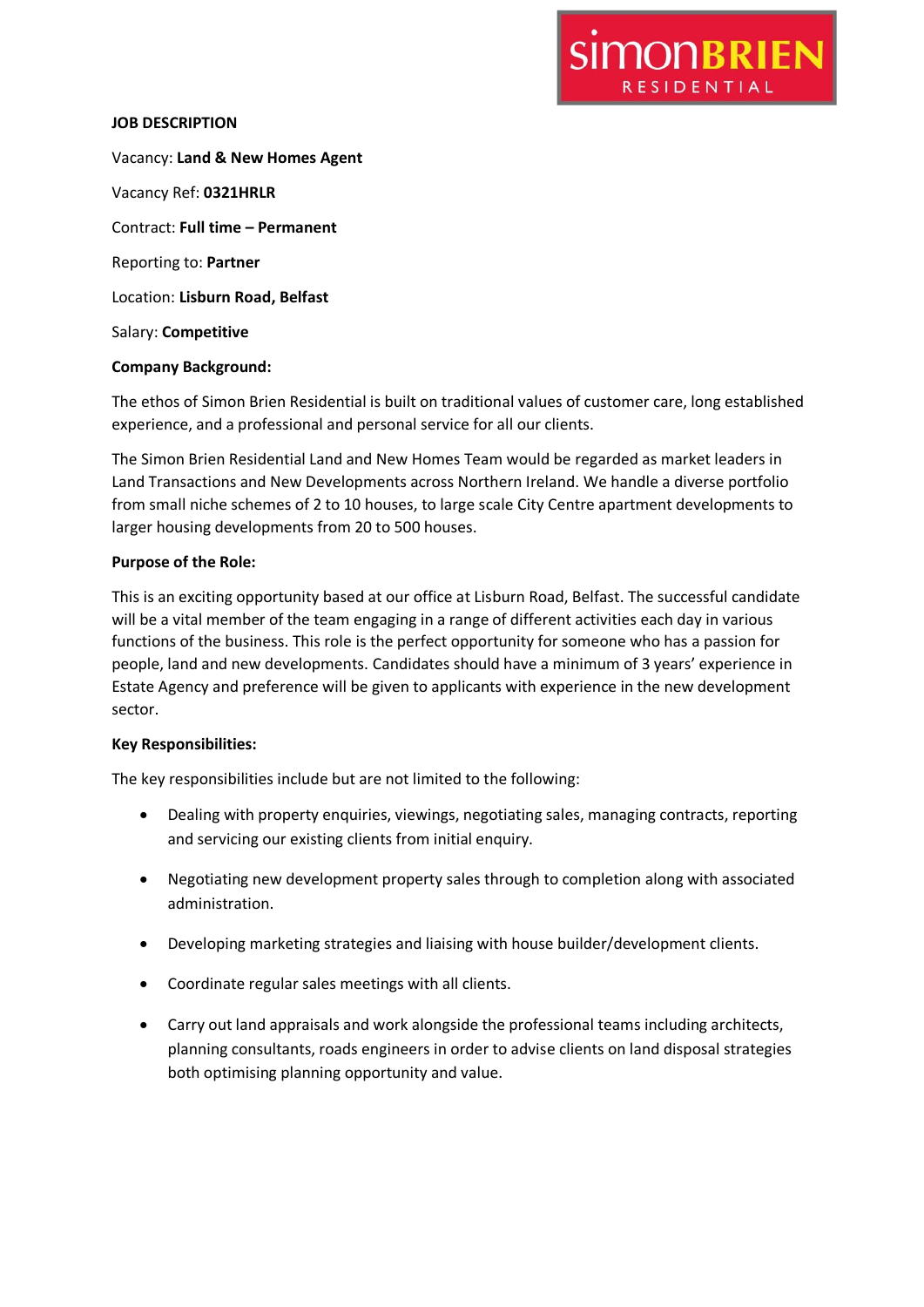

#### **How to apply**

To apply, please send your CV (including your National Insurance Number) to [careers@simonbrien.com](mailto:careers@simonbrien.com) with the subject line "**0321HRLR – Land & New Homes Agent**" outlining how you meet each of the criteria by**.** Applicants received after this will not be processed. Please ensure you clearly demonstrate how you meet the above criteria in your CV.

Please also complete the attached **Monitoring form** (with National Insurance Number). Applications will be considered incomplete if the monitoring form is not returned.

# **APPLICANT REQUIREMENTS**

|                                       | <b>Essential Criteria</b>                                                                                                                                                                                                                                             | <b>Desirable Criteria</b>                                                  |
|---------------------------------------|-----------------------------------------------------------------------------------------------------------------------------------------------------------------------------------------------------------------------------------------------------------------------|----------------------------------------------------------------------------|
| Knowledge<br>and<br><b>Experience</b> | 3 Years Industry Experience<br>٠<br>Minimum 2 GCSES (A* - C) in Math's<br>$\bullet$<br>and English<br>Full clean UK driving license<br>Proficiency in ICT & Excel                                                                                                     | Experience working in a new<br>homes role within a property<br>environment |
| <b>Competencies</b>                   | <b>Communication</b><br>Communicates clearly through written or<br>verbal. Able to speak and write succinctly,<br>listens to and values other people's opinions.<br>Speaks to clients and colleagues with respect<br>and dignity.                                     |                                                                            |
|                                       | <b>Judgement and Decision Making</b><br>Makes good decisions based on information.<br>Knows when to ask for assistance and<br>understands when to use their own initiative.<br>Candidate<br>receptive,<br>from<br>is<br>learns<br>experience and can adapt to change. |                                                                            |
|                                       | <b>Managing Relations</b><br>Develops<br>and<br>maintains<br>effective<br>relationships<br>with<br>third<br>parties<br>and<br>colleagues.<br>Candidate<br>and<br>cooperates<br>actively<br>while<br>maintaining<br>engages<br>professional standards.                 |                                                                            |
|                                       | Prioritisation<br>The ability to prioritise<br>conflicts<br>in a<br>professional manner.                                                                                                                                                                              |                                                                            |